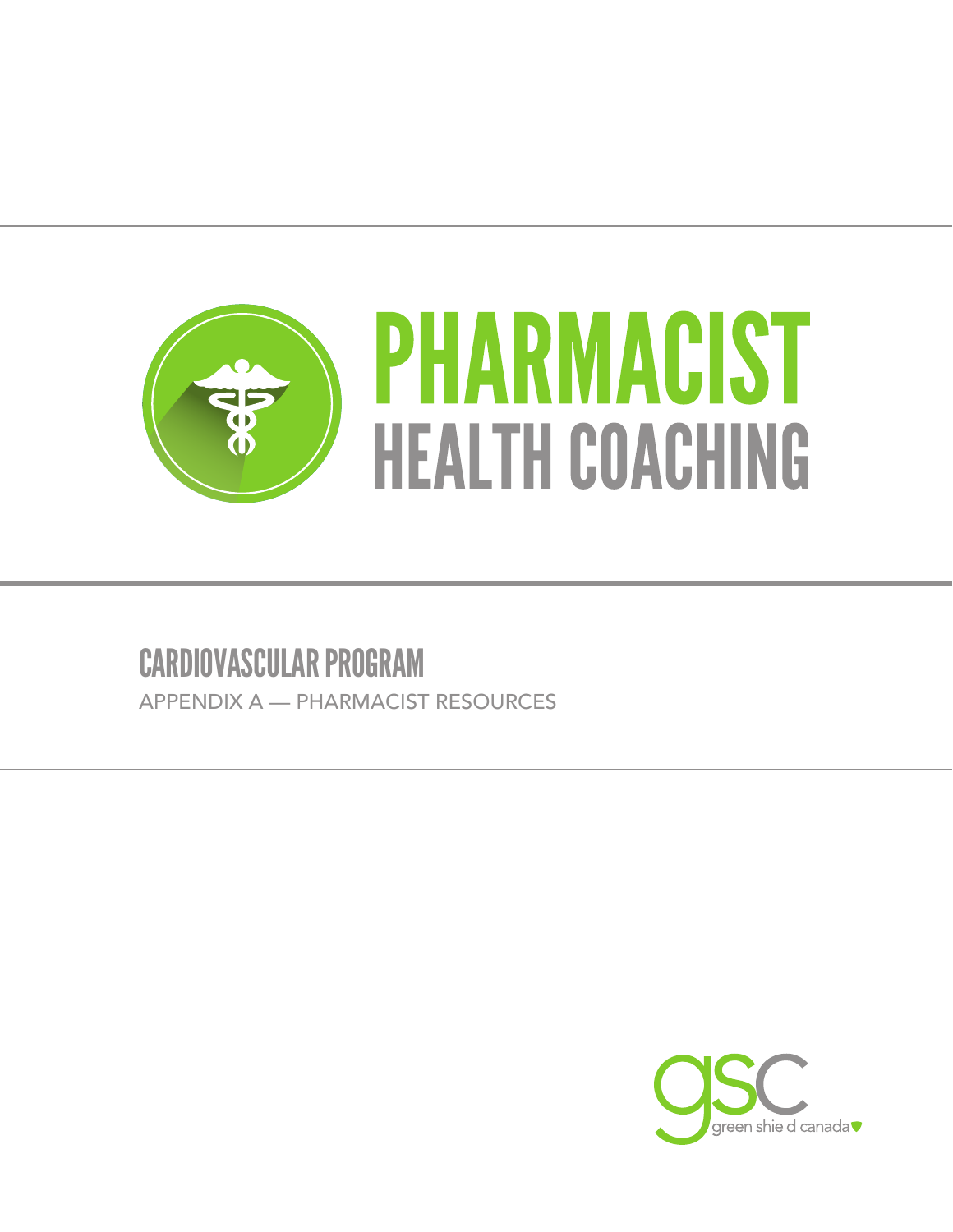

APPENDIX A — PHARMACIST RESOURCES

# I. MEDICATION ASSESSMENT

## THE FACTS<sup>1</sup>

- $\rightarrow$  Patients with hypertension and/or high cholesterol take THREE TIMES MORE DRUGS than patients without these conditions.
- $\rightarrow$  36% of hypertensive patients and 42% of high cholesterol patients are NON-ADHERENT to their drug therapy.

### MORISKY MEDICATION ADHERENCE SCALE (MMAS-4)<sup>2</sup>

| <b>ADHERENCE</b> | "YES" ANSWERS |
|------------------|---------------|
|                  |               |
|                  |               |
|                  |               |
|                  |               |

## STRATEGIES TO IMPROVE MEDICATION ADHERENCE<sup>3</sup>

#### ASSIST YOUR PATIENTS TO ADHERE TO THEIR MEDICATIONS BY:

- $\rightarrow$  Tailoring pill-taking to fit patient's daily habits
- $\rightarrow$  Simplifying medication regimens to once-daily dosing (whenever possible)
- $\rightarrow$  Replacing two anti-hypertensive agents with a fixed dose combination (where available and appropriate), provided it is the same combination the patient is already taking
- → Utilizing unit-of-use packaging (of several medications to be taken together)

#### ASSIST YOUR PATIENTS IN GETTING MORE INVOLVED IN THEIR TREATMENT BY:

- $\rightarrow$  Encouraging greater patient responsibility/ autonomy in monitoring their blood pressure and adjusting their prescription
- $\rightarrow$  Educating patients and their families about their disease and treatment regimens

Adherence to an antihypertensive prescription can be improved by a multidisciplinary team approach.

# II. BLOOD PRESSURE

## THE FACTS<sup>4</sup>

- → Hypertension is the MOST PREVALENT CHRONIC CONDITION in Canada.
- $\rightarrow$  ONE in FIVE CANADIANS have high blood pressure.
- $\rightarrow$  34% OF TREATED HYPERTENSIVE patients are NOT UNDER CONTROL.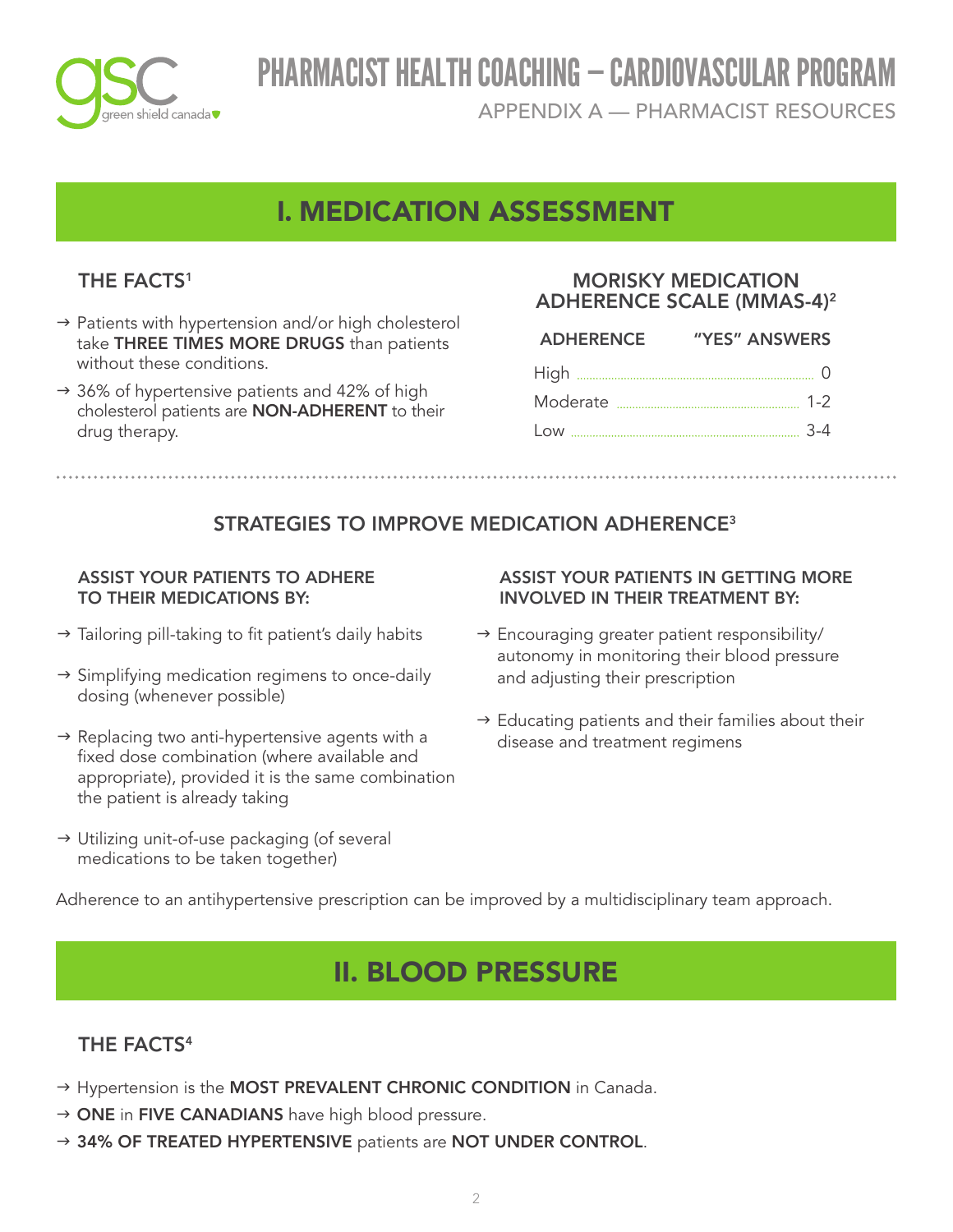

APPENDIX A — PHARMACIST RESOURCES

### **BLOOD PRESSURE RANGES<sup>3</sup>**

| <b>AOBP (AUTOMATED OFFICE BP)</b> | High        | SBP $\ge$ 135 or DBP $\ge$ 85 |
|-----------------------------------|-------------|-------------------------------|
| NON-AOBP                          | High-Normal | SBP 130-139 and/or DBP 85-89  |
|                                   | High        | SBP≥140 or DBP ≥90            |

### BLOOD PRESSURE TARGETS<sup>3</sup>

| <b>INDICATIONS</b>                                | <b>CONSIDER TREATMENT</b> | <b>TARGET</b>  |
|---------------------------------------------------|---------------------------|----------------|
| High risk (SPRINT population)                     | $\geq$ 130 / NA           | $\leq$ 120 /NA |
| Moderate to high risk<br>(TOD or CV risk factors) | $\geq$ 140/90             | $<$ 140/90     |
| Low risk (no TOD or CV<br>risk factors)           | $\geq 160/100$            |                |
| <b>Diabetes</b>                                   | $\geq$ 130/80             | $<$ 130/80     |

#### TOD = target organ damage

High Risk: Having at least one of the following factors:

- a) Clinical or subclinical cardiovascular disease;
- b) Chronic kidney disease (nondiabetic nephropathy, proteinuria <1g/d, estimated glomerular filtration rate 20-59 ml/min/1.73m2 );
- c) Estimated 10-year global Framingham Risk >15%; OR
- d) Age  $\geq$  75 years.

### FACTORS THAT AGGRAVATE HYPERTENSION<sup>3</sup>

#### PRESCRIPTION DRUGS:

- $\rightarrow$  NSAIDS (including coxibs)
- $\rightarrow$  Corticosteroids and anabolic steroids
- $\rightarrow$  Oral contraceptives and sex hormones
- $\rightarrow$  Vasoconstricting decongestants
- $\rightarrow$  Calcineurin inhibitors (cyclosporin, tacrolimus)
- $\rightarrow$  Erythropoietin and analogues
- → Antidepressants MAOIs, SNRIs, SSRIs
- $\rightarrow$  Midodrine

#### OTHER SUBSTANCES:

- $\rightarrow$  Licorice root
- $\rightarrow$  Stimulants, including cocaine and caffeine
- $\rightarrow$  Salt
- $\rightarrow$  Excessive alcohol use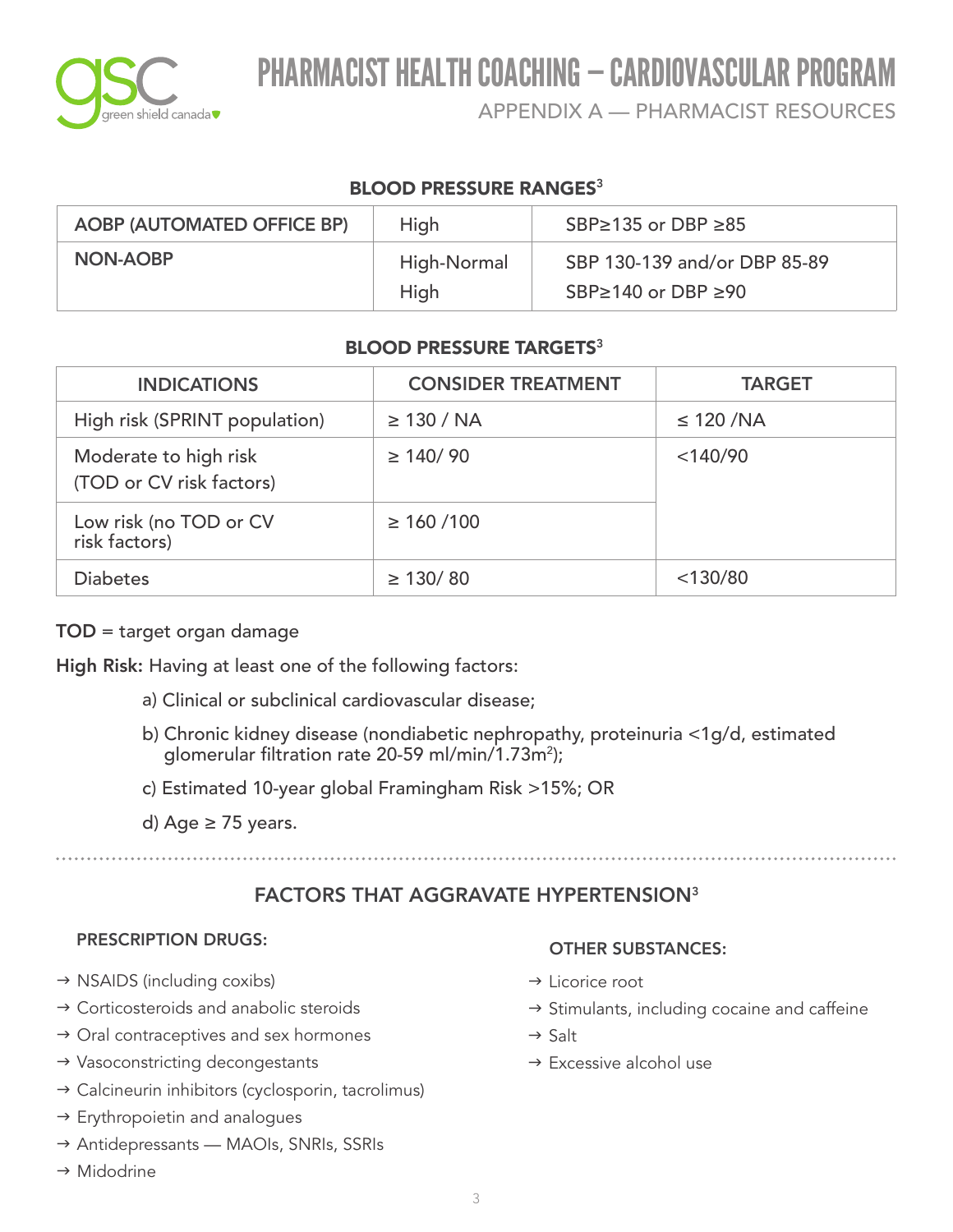

APPENDIX A — PHARMACIST RESOURCES

### PATIENT BP MONITORING TIPS<sup>3</sup>

### DO:

- $\rightarrow$  Use a validated electronic device
- → Carefully read instructions for your blood pressure monitor
- $\rightarrow$  Go to the bathroom before taking your pressure
- $\rightarrow$  Sit comfortably: feet flat on floor, back supported, arm at heart level
- $\rightarrow$  A bare arm is the preferred method (or a thin layer of clothing) on your upper arm
- $\rightarrow$  Put cuff on and wait for five minutes
- $\rightarrow$  Take two readings wait one to two minutes between readings
- $\rightarrow$  Record date and time with measurement
- $\rightarrow$  Show your readings to your health care provider

### DON'T:

- → Cross your legs
- $\rightarrow$  Take your blood pressure if you're in a hurry
- $\rightarrow$  Smoke or drink caffeine one hour before measuring
- $\rightarrow$  Exercise 30 minutes before measuring
- $\rightarrow$  Eat a big meal for two hours before measuring
- $\rightarrow$  Wear tight clothing
- $\rightarrow$  Talk or watch TV during a measurement
- $\rightarrow$  Measure your blood pressure if you are cold, nervous, uncomfortable, or in pain

## EFFECT OF LIFESTYLE MODIFICATION ON BLOOD PRESSURE<sup>5</sup>

| <b>LIFESTYLE CHANGE</b>  | <b>MODIFICATION</b>                                                                                                                                                                                                                                                                                                                    | <b>IMPACT ON SBP/DBP</b> |
|--------------------------|----------------------------------------------------------------------------------------------------------------------------------------------------------------------------------------------------------------------------------------------------------------------------------------------------------------------------------------|--------------------------|
| Sodium Intake            | Reduce sodium intake towards 2300 mg (one tsp. of salt) per day.                                                                                                                                                                                                                                                                       | $\frac{1}{2}$ 5.1/2.7    |
| <b>Physical Activity</b> | For all patients, prescribe the accumulation of 30 to 60 minutes<br>of moderate-intensity dynamic exercise (walking, jogging, cycling,<br>swimming) four to seven days a week; higher intensities of exercise<br>are no more effective.                                                                                                | 4.9/3.7                  |
| Weight                   | Maintenance of a healthy body weight is recommended for non-<br>hypertensive individuals and hypertensive patients. All overweight<br>hypertensive individuals should be advised to lose weight through<br>a multidisciplinary approach that includes dietary education, increased<br>physical activity, and behavioural intervention. | 1.1/0.9                  |
| Alcohol                  | Limit of two to three drinks a day to a weekly maximum of 15 drinks<br>for men and 10 drinks for women. One standard drink is considered<br>355 ml of 5% beer, 148 ml of 12% wine, 44 ml of 40% spirits, or<br>17.2 ml of ethanol.                                                                                                     | $\frac{1}{2}$ 3.9/2.4    |
| <b>Diet</b>              | Follow the DASH eating plan. Emphasize fruits, vegetables, low-<br>fat dairy products, dietary and soluble fibre, whole grains, protein<br>from plant sources, reduced saturated fat and cholesterol.                                                                                                                                  | $\downarrow$ 11.4/5.5    |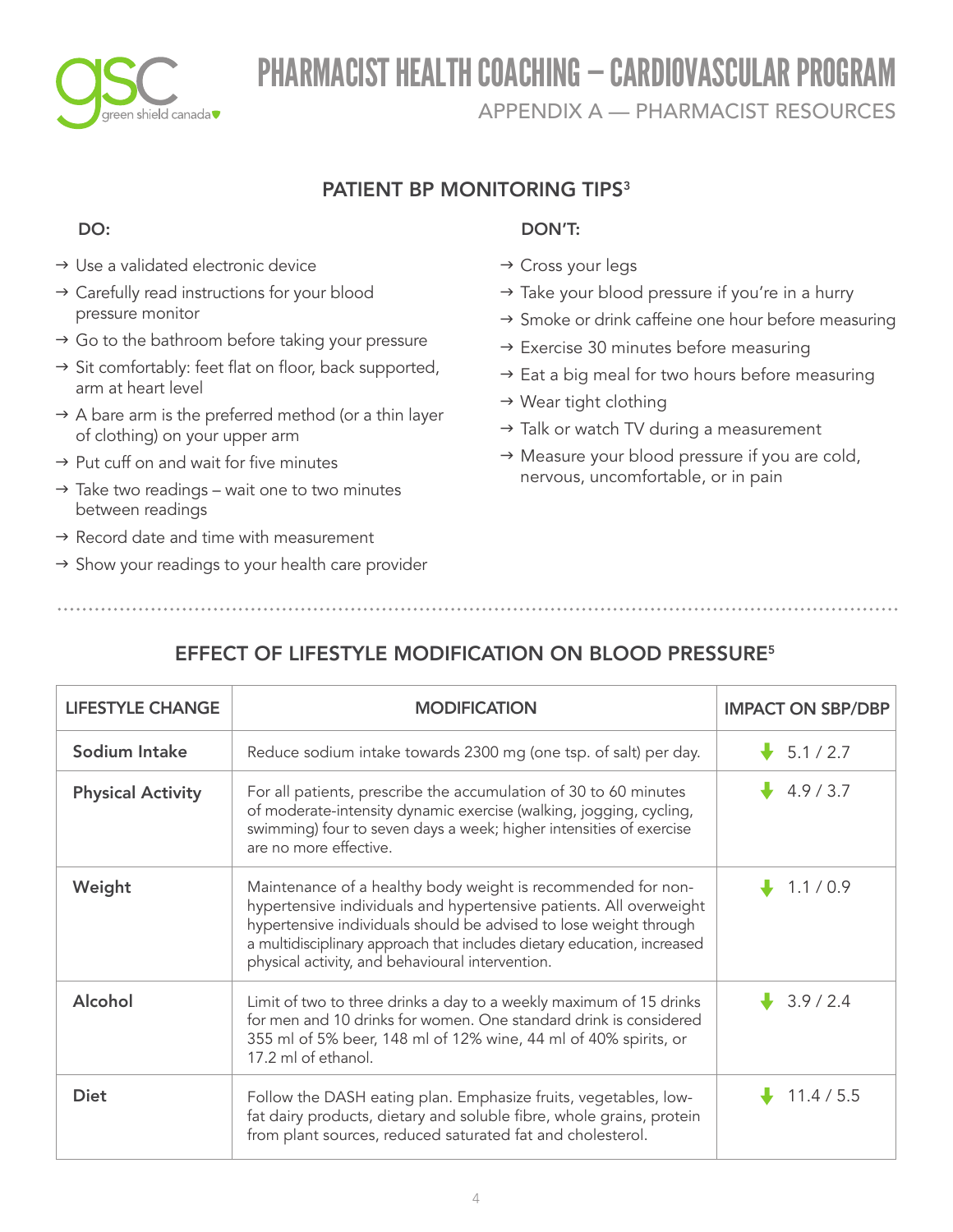

APPENDIX A — PHARMACIST RESOURCES

# III. CHOLESTEROL

### CHOLESTEROL TARGETS<sup>6</sup>

| <b>RISK LEVEL / CATEGORY</b>                           | <b>PRIMARY TARGET LDL</b>                        | <b>ALTERNATIVE TARGET</b>                     |
|--------------------------------------------------------|--------------------------------------------------|-----------------------------------------------|
| High (FRS $\geq$ 20%)<br>or statin-indicated condition | <2 mmol/L or $>$ 50% decrease in LDL-C           | Apo $B < 0.8$ g/L<br>Non HDL-C <2.6 mmol/L    |
| Intermediate (FRS 10%-19%)                             | < 2 mmol/L or > 50% decrease in LDL-C            | Apo $B < 0.8$ g/L<br>Non HDL-C $<$ 2.6 mmol/L |
| Low (FRS $<$ 10%)                                      | Pharmacologic therapy generally<br>not indicated |                                               |

# IV. SMOKING<sup>7</sup>

→ Within ONE YEAR of quitting, your added risk of coronary heart disease is cut in half of that of a smoker.

- $\rightarrow$  Within FIVE YEARS, your risk of having a stroke will be nearly that of a non-smoker.
- → Within 10 YEARS, your risk of dying from lung cancer is cut in half.
- $\rightarrow$  Within 15 YEARS, your risk of coronary heart disease will be similar to that of a non-smoker.

# V. LIFESTYLE

### CANADA'S FOOD GUIDE RECOMMENDATIONS<sup>8</sup>

| <b>FOOD</b>           | <b>SERVINGS/DAY</b>         | <b>EXAMPLE OF SERVING SIZE</b>                                                                                         |
|-----------------------|-----------------------------|------------------------------------------------------------------------------------------------------------------------|
| Grain products        | $6 - 8$                     | 1 slice bread, 1/2 bagel, 1/2 cup cooked rice, pasta, or quinoa,<br>3/4 cup hot cereal                                 |
| Fruits and vegetables | $7 - 10$                    | 1/2 cup fresh, frozen, canned fruit or vegetable, 1 cup salad                                                          |
| Milk and alternatives | $2 - 3$                     | 1 cup milk, 34 cup yogurt, 11/2 ounce cheese                                                                           |
| Meat and alternatives | $2 - 3$                     | 2 eggs, 2 tablespoons peanut butter, 34 cup cooked beans,<br>21/2 ounces cooked fish, shellfish, poultry, or lean meat |
| Fats and oils         | $2 - 3$                     | 1 tablespoon canola, olive, flaxseed oil                                                                               |
| Sodium                | $\leq$ 2300 mg <sup>9</sup> | $\leq$ 1 teaspoon                                                                                                      |

Refer to Health Canada's "Eating Well with Canada's Food Guide" for serving size description.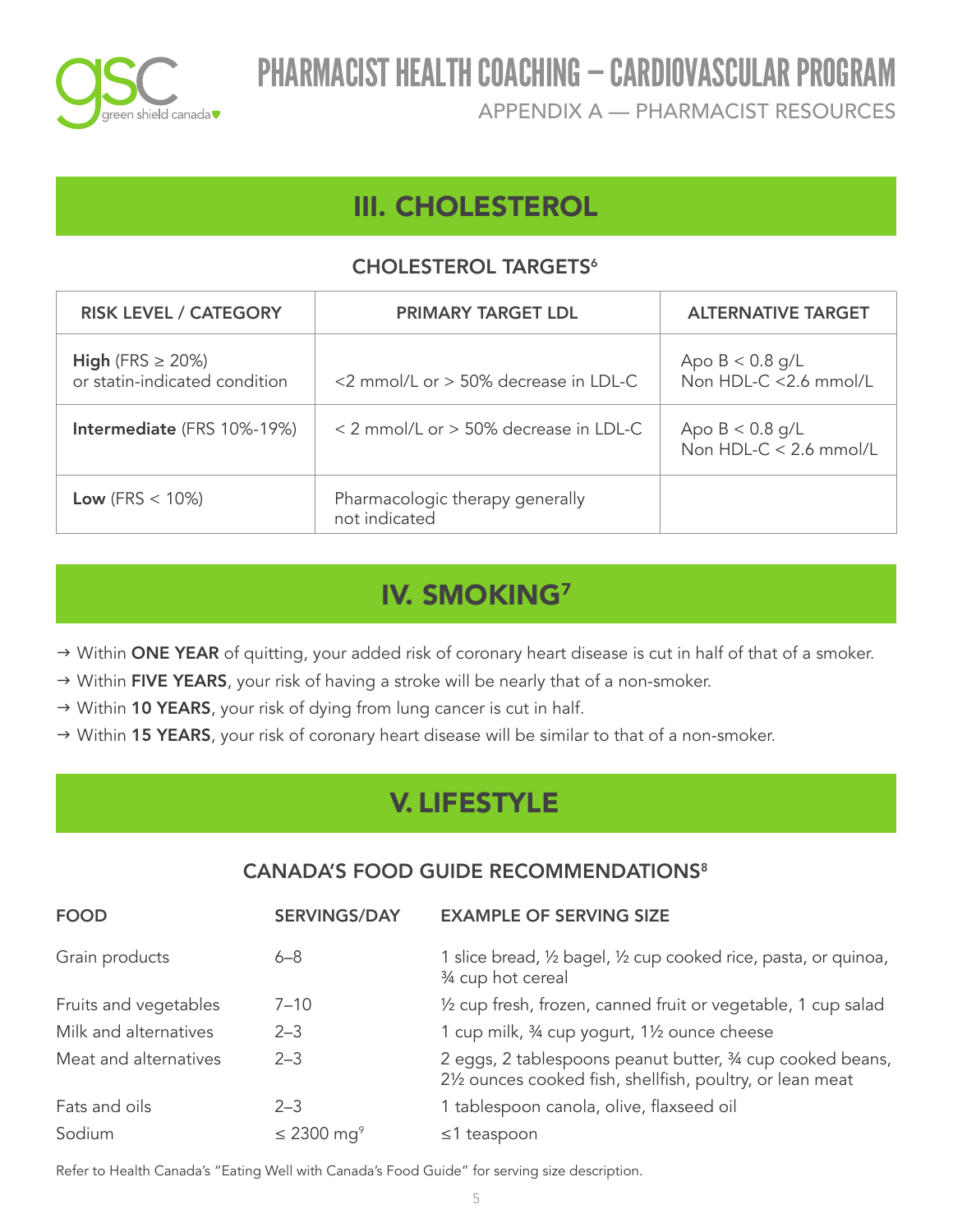

APPENDIX A — PHARMACIST RESOURCES

### DASH DIET<sup>10</sup>

| <b>FOOD</b>                            |                             | SERVINGS/DAY EXAMPLE OF SERVING SIZE                                                                                           |
|----------------------------------------|-----------------------------|--------------------------------------------------------------------------------------------------------------------------------|
| Whole grain products                   | $6 - 8$                     | 1 slice bread, 1 cup cereal, 1/2 cup rice or pasta                                                                             |
| Fruit and vegetables                   | $8 - 10$                    | 1 medium fruit, 1/4 cup dried fruit, 1/2 cup frozen fruit or<br>vegetable, 1 cup raw leafy vegetable, 1/2 cup cooked vegetable |
| Low-fat or fat-free dairy products 2-3 |                             | 1 cup milk, 1 cup yogurt, 1 <sup>1</sup> /2 ounce cheese                                                                       |
| Lean meats, poultry, and fish          | $< 6$ ounces                | 1 ounce cooked lean meats, skinless poultry, or fish, 1 egg                                                                    |
| Fats, oils                             | $2 - 3$                     | 1 teaspoon soft margarine or vegetable oil, 1 tablespoon<br>low-fat mayonnaise, 2 tablespoons light salad dressing             |
| Sodium                                 | $\leq$ 2300 mg <sup>9</sup> | $\leq$ 1 teaspoon                                                                                                              |
| Nuts, seeds, legumes                   | $4 - 5*$                    | 1/ <sub>3</sub> cup nuts, 2 tablespoons seeds or peanut butter,<br>1/2 cup cooked beans or peas                                |
|                                        |                             |                                                                                                                                |

\*Servings per week

## CANADIAN PHYSICAL ACTIVITY GUIDELINES<sup>11</sup> & PHYSICAL ACTIVITY TIPS FOR ADULTS (18-64 YEARS)<sup>12</sup>

### CANADIAN SOCIETY FOR EXERCISE PHYSIOLOGY



150 minutes of moderate- to vigorous-intensity physical activity per week



Muscle and bone strengthening activities at least two times per week



 $\uparrow\uparrow$  physical activity =  $\uparrow\uparrow\uparrow$  health benefits

MODERATE-INTENSITY: will cause you to sweat and breathe harder

VIGOROUS-INTENSITY: will cause you sweat and be "out of breath"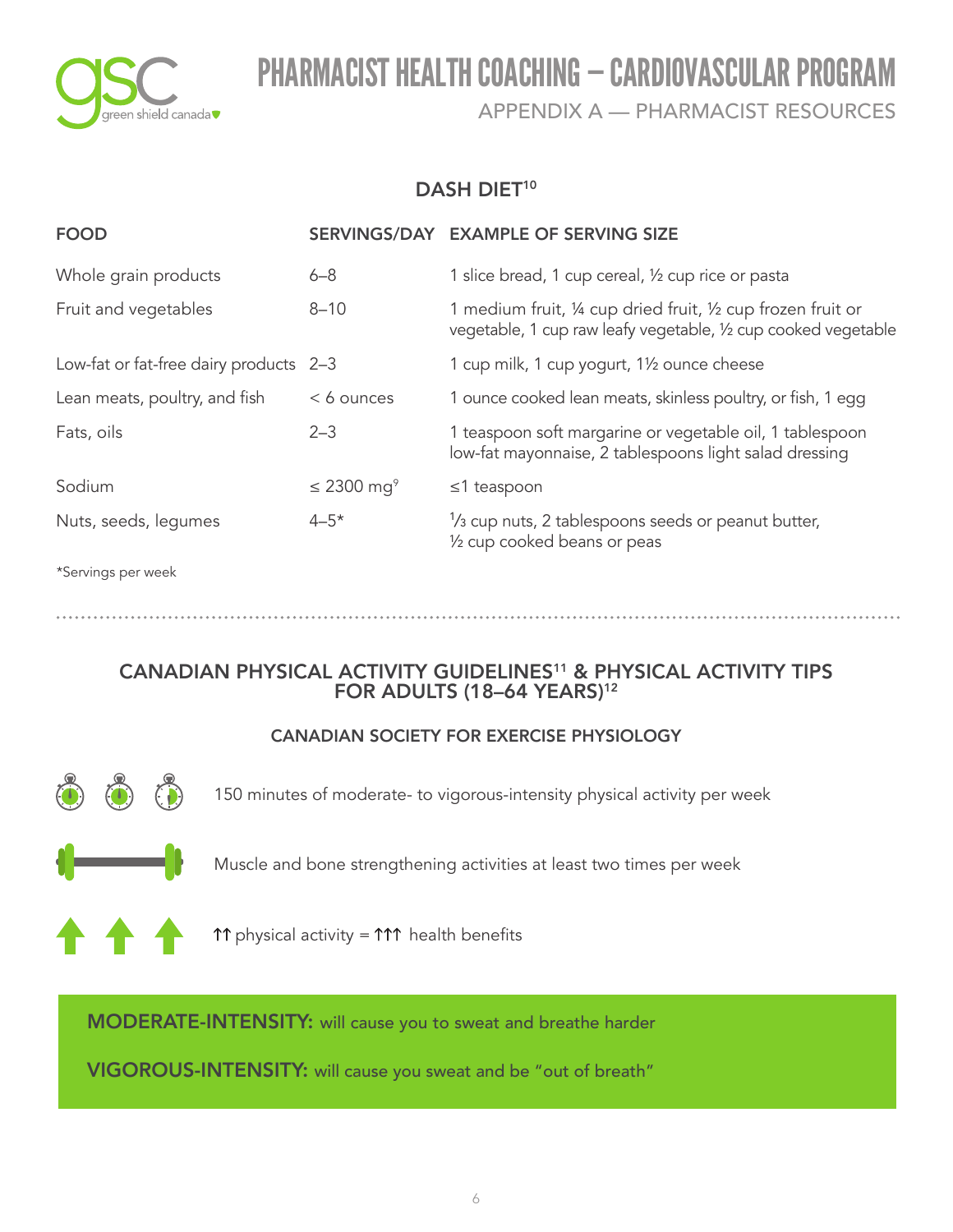

APPENDIX A — PHARMACIST RESOURCES

# VI. CARDIOVASCULAR RISK ASSESSMENT

## THE FACTS<sup>4</sup>

- → CV disease accounts for ONE-THIRD OF ALL DEATHS in Canada.
- → Every SEVEN MINUTES, someone DIES from HEART DISEASE AND STROKE.
- → Costs the Canadian economy more than \$20.9 BILLION annually.
- $\rightarrow$  NINE IN 10 Canadians have at least one risk factor.

## NON-MODIFIABLE RISK FACTORS<sup>3</sup>

- $\rightarrow$  Age >= 55
- $\rightarrow$  Male sex
- $\rightarrow$  Family history of premature cardiovascular disease (age <55 in men and < 65 in women)
- $\rightarrow$  Prior history of atherosclerotic disease (e.g., peripheral arterial disease, previous stroke, or transient ischemic attack)

## MODIFIABLE RISK FACTORS<sup>3</sup>

- $\rightarrow$  Hypertension
- $\rightarrow$  Dyslipidemia
- $\rightarrow$  Smoking
- $\rightarrow$  Poor glycemic control
- $\rightarrow$  Sedentary lifestyle
- $\rightarrow$  Poor dietary habits
- $\rightarrow$  Abdominal obesity
- $\rightarrow$  Stress
- $\rightarrow$  Non-adherence

## CALCULATING CARDIOVASCULAR AGE<sup>6</sup>

To calculate cardiovascular age visit the McGill Comprehensive Health Improvement Program [http://myhealthcheckup.ca.](http://myhealthcheckup.ca)

## CALCULATING CARDIOVASCULAR RISK<sup>13</sup>

To calculate cardiovascular risk based on the Framingham Risk Assessment go online to <http://cvdrisk.nhlbi.nih.gov>/.

DISCLAIMER: Note the information provided in this document is intended for guidance and informational purposes only and is subject to change without notice. Pharmacists are expected to stay current and use the most recent version of the published guidelines and available resources. Please use professional judgment when information sources used during the course of this program conflict with the information contained in this document. Green Shield Canada will not be liable for any errors in the material, nor for any actions taken in reliance thereon.